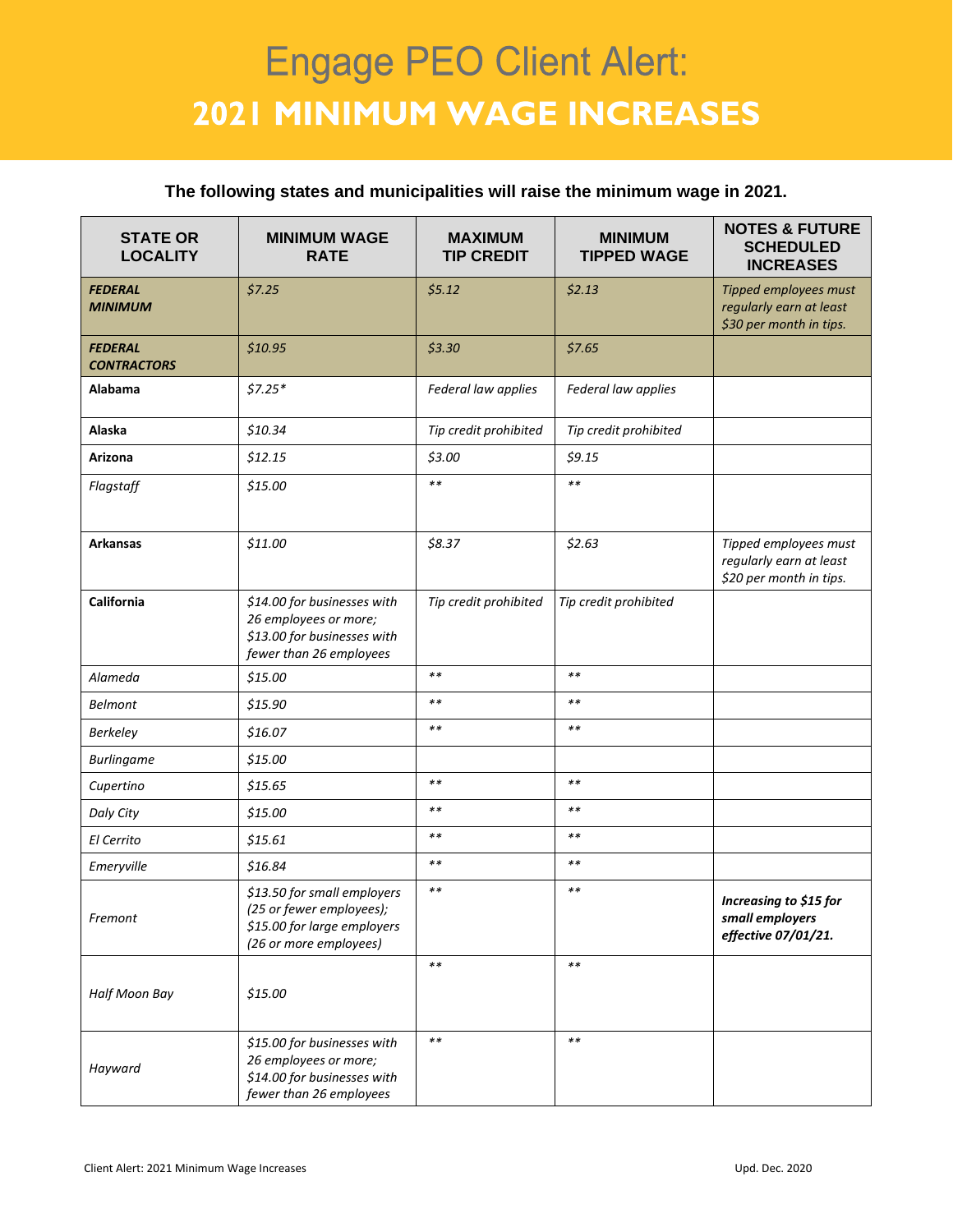| <b>STATE OR</b><br><b>LOCALITY</b> | <b>MINIMUM WAGE</b><br><b>RATE</b>                                                                                                                                                                                                                         | <b>MAXIMUM</b><br><b>TIP CREDIT</b> | <b>MINIMUM</b><br><b>TIPPED WAGE</b> | <b>NOTES &amp; FUTURE</b><br><b>SCHEDULED</b><br><b>INCREASES</b>                         |
|------------------------------------|------------------------------------------------------------------------------------------------------------------------------------------------------------------------------------------------------------------------------------------------------------|-------------------------------------|--------------------------------------|-------------------------------------------------------------------------------------------|
| Long Beach                         | \$15.47 for hourly hotel<br>workers;<br>\$15.30 for hourly<br>concessionaire workers                                                                                                                                                                       | $**$                                | $**$                                 |                                                                                           |
| Los Altos                          | \$15.65                                                                                                                                                                                                                                                    | $**$                                | $**$                                 |                                                                                           |
| Los Angeles City and<br>County     | \$15.00 for businesses with<br>26 or more employees;<br>\$14.25 for businesses with<br>25 or fewer employees or<br>non-profit corporations with<br>26 or more employees with<br>approval to pay a deferred<br>rate;<br>\$17.13 for hourly hotel<br>workers | $***$                               | $\ast\ast$                           | Increasing to \$15 for<br>businesses with 25 or<br>fewer employees<br>effective 07/01/21. |
| Malibu                             | \$15.00 for businesses with<br>26 or more employees;<br>\$14.25 for businesses with<br>25 or fewer employees                                                                                                                                               | $***$                               | $**$                                 | Increasing to \$15 for<br>businesses with 25 or<br>fewer employees<br>effective 07/01/21. |
| Menlo Park                         | \$15.25                                                                                                                                                                                                                                                    | $**$                                | $\ast\ast$                           |                                                                                           |
| <b>Milpitas</b>                    | \$15.40                                                                                                                                                                                                                                                    | $**$                                | $\ast\ast$                           |                                                                                           |
| <b>Mountain View</b>               | \$16.30                                                                                                                                                                                                                                                    | $**$                                | $\ast\ast$                           |                                                                                           |
| Novato                             | \$15.24 for very large<br>business (100+ employees);<br>\$15.00 for large business<br>(26-99 employees);<br>\$14.00 for small business<br>(1-25 employees)                                                                                                 | $***$                               | $* *$                                |                                                                                           |
| Oakland                            | \$14.36;<br>\$20.50 for Hotel workers<br>without Health Benefits;<br>\$15.27 for Hotel workers<br>with Health Benefits                                                                                                                                     | $***$                               | $***$                                |                                                                                           |
| Palo Alto                          | \$15.65                                                                                                                                                                                                                                                    | $* *$                               | $* *$                                |                                                                                           |
| Pasadena                           | \$15.00 for businesses with<br>26 or more employees;<br>\$14.25 for businesses with<br>25 or fewer employees                                                                                                                                               | $**$                                | $\ast\ast$                           | Increasing to \$15 for<br>businesses with 25 or<br>fewer employees<br>effective 07/01/21. |
| Petaluma                           | \$15.20                                                                                                                                                                                                                                                    | $**$                                | $\ast\ast$                           |                                                                                           |
| Redwood City                       | \$15.62                                                                                                                                                                                                                                                    | $* *$                               | $* *$                                |                                                                                           |
| Richmond                           | \$15.21 with health benefits;<br>\$13.71 without health<br>benefits                                                                                                                                                                                        | $\ast\ast$                          | $\ast\ast$                           |                                                                                           |
| San Carlos                         | \$15.24                                                                                                                                                                                                                                                    |                                     |                                      |                                                                                           |
| San Diego                          | \$14.00                                                                                                                                                                                                                                                    | $***$                               | $* *$                                |                                                                                           |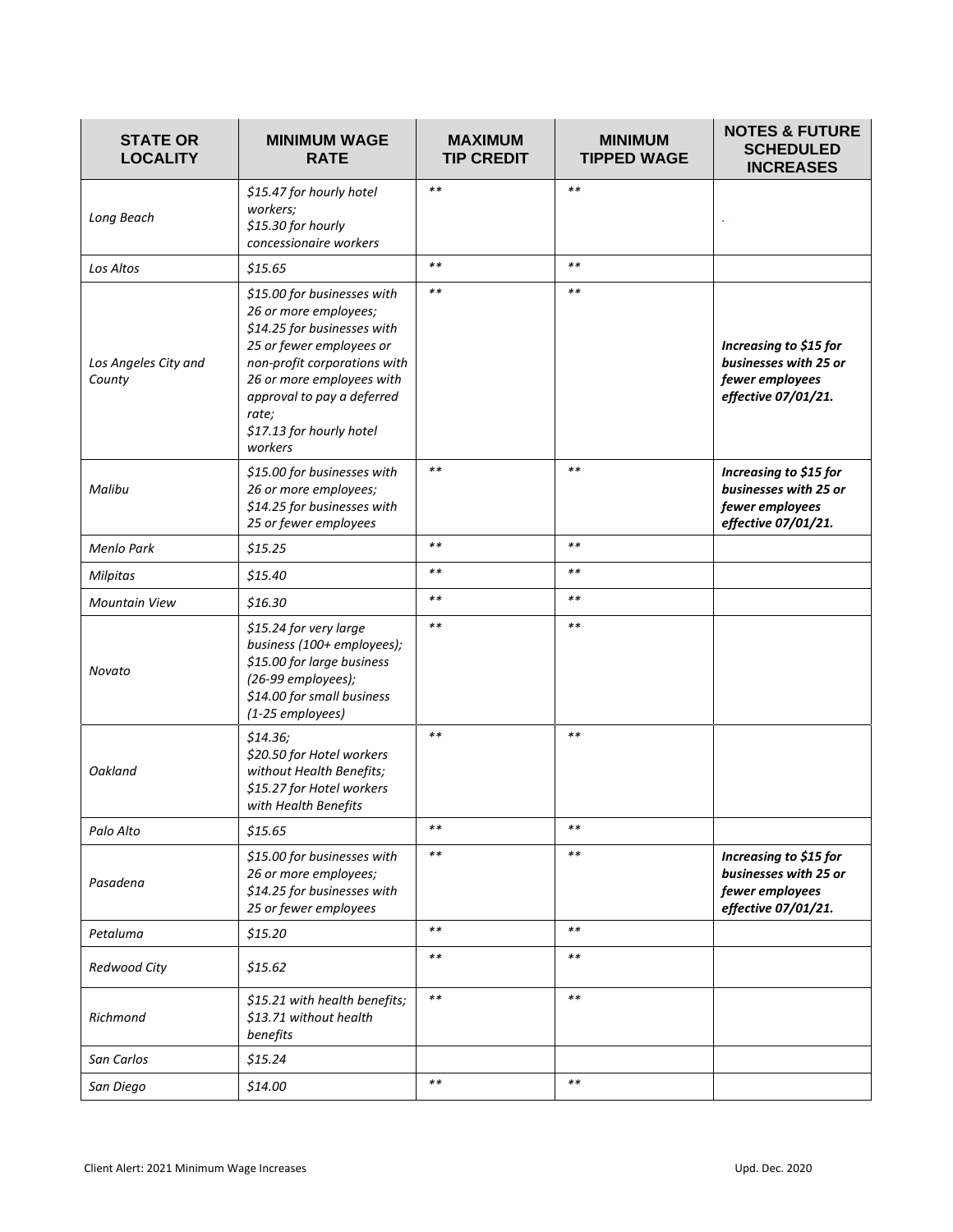| <b>STATE OR</b><br><b>LOCALITY</b> | <b>MINIMUM WAGE</b><br><b>RATE</b>                                                                                                                   | <b>MAXIMUM</b><br><b>TIP CREDIT</b>                                                                                                                                                                             | <b>MINIMUM</b><br><b>TIPPED WAGE</b>                                                                                                                                                                         | <b>NOTES &amp; FUTURE</b><br><b>SCHEDULED</b><br><b>INCREASES</b>                                                                                                                                                                                                                       |
|------------------------------------|------------------------------------------------------------------------------------------------------------------------------------------------------|-----------------------------------------------------------------------------------------------------------------------------------------------------------------------------------------------------------------|--------------------------------------------------------------------------------------------------------------------------------------------------------------------------------------------------------------|-----------------------------------------------------------------------------------------------------------------------------------------------------------------------------------------------------------------------------------------------------------------------------------------|
| San Francisco                      | \$16.07;<br>\$14.22 for government<br>supported employees                                                                                            | $**$                                                                                                                                                                                                            | $**$                                                                                                                                                                                                         |                                                                                                                                                                                                                                                                                         |
| San Jose                           | \$15.45                                                                                                                                              | $**$                                                                                                                                                                                                            | $**$                                                                                                                                                                                                         |                                                                                                                                                                                                                                                                                         |
| San Leandro                        | \$15.00                                                                                                                                              | $**$                                                                                                                                                                                                            | $**$                                                                                                                                                                                                         |                                                                                                                                                                                                                                                                                         |
| San Mateo                          | \$15.62                                                                                                                                              | $**$                                                                                                                                                                                                            | $\ast\ast$                                                                                                                                                                                                   |                                                                                                                                                                                                                                                                                         |
| Santa Clara                        | \$15.65                                                                                                                                              | $**$                                                                                                                                                                                                            | $\ast\ast$                                                                                                                                                                                                   |                                                                                                                                                                                                                                                                                         |
| Santa Monica                       | \$15.00 for businesses with<br>26 or more employees;<br>\$14.25 for businesses with<br>25 or fewer employees;<br>\$17.13 for hourly hotel<br>workers | $**$                                                                                                                                                                                                            | $**$                                                                                                                                                                                                         | Increasing to \$15 for<br>businesses with 25 or<br>fewer employees<br>effective 07/01/21.<br>Adjusted annually July 1<br>for hotel workers.<br>Aligned to City of LA<br>Hotel Wage; increases<br>annually by CPI.                                                                       |
| Santa Rosa                         | \$15.20                                                                                                                                              | $**$                                                                                                                                                                                                            | $**$                                                                                                                                                                                                         |                                                                                                                                                                                                                                                                                         |
| Sonoma                             | \$15.00 for businesses with<br>26 or more employees;<br>\$14.00 for businesses with<br>25 or fewer employees                                         | $**$                                                                                                                                                                                                            | $***$                                                                                                                                                                                                        |                                                                                                                                                                                                                                                                                         |
| South San Francisco                | \$15.24                                                                                                                                              | $**$                                                                                                                                                                                                            | $**$                                                                                                                                                                                                         |                                                                                                                                                                                                                                                                                         |
| Sunnyvale                          | \$16.30                                                                                                                                              | $**$                                                                                                                                                                                                            | $***$                                                                                                                                                                                                        |                                                                                                                                                                                                                                                                                         |
| West Hollywood                     | \$13.00 for businesses with<br>26 or more employees;<br>\$12.00 for businesses with<br>25 or fewer employees                                         | $**$                                                                                                                                                                                                            | $\ast\ast$                                                                                                                                                                                                   |                                                                                                                                                                                                                                                                                         |
| Colorado                           | \$12.32                                                                                                                                              | \$3.02                                                                                                                                                                                                          | \$9.30                                                                                                                                                                                                       | Tipped employees must<br>regularly earn at least<br>\$30 per month in tips.                                                                                                                                                                                                             |
| Denver                             | \$14.77                                                                                                                                              | $***$                                                                                                                                                                                                           | $* *$                                                                                                                                                                                                        |                                                                                                                                                                                                                                                                                         |
| Connecticut                        | \$12.00                                                                                                                                              | \$5.62 for tipped hotel<br>and restaurant<br>employees; \$3.77 for<br>bartenders.<br>Effective 08/01/21 -<br>Increasing to \$6.38<br>for tipped hotel and<br>restaurant<br>employees;<br>\$4.77 for bartenders. | \$6.38 for tipped hotel<br>and restaurant<br>employees; \$8.23 for<br>bartenders.<br>Effective 08/01/21 -<br>Increasing to \$6.62 for<br>tipped hotel and<br>restaurant employees;<br>\$8.23 for bartenders. | Increasing to \$13.00<br>effective 08/01/21.<br>For hotels and<br>restaurants, full-time<br>tipped employees must<br>earn at least \$10 weekly<br>in tips; part-time<br>employees must earn at<br>least \$2 daily in tips. Tip<br>credit may not be used<br>for pizza delivery drivers. |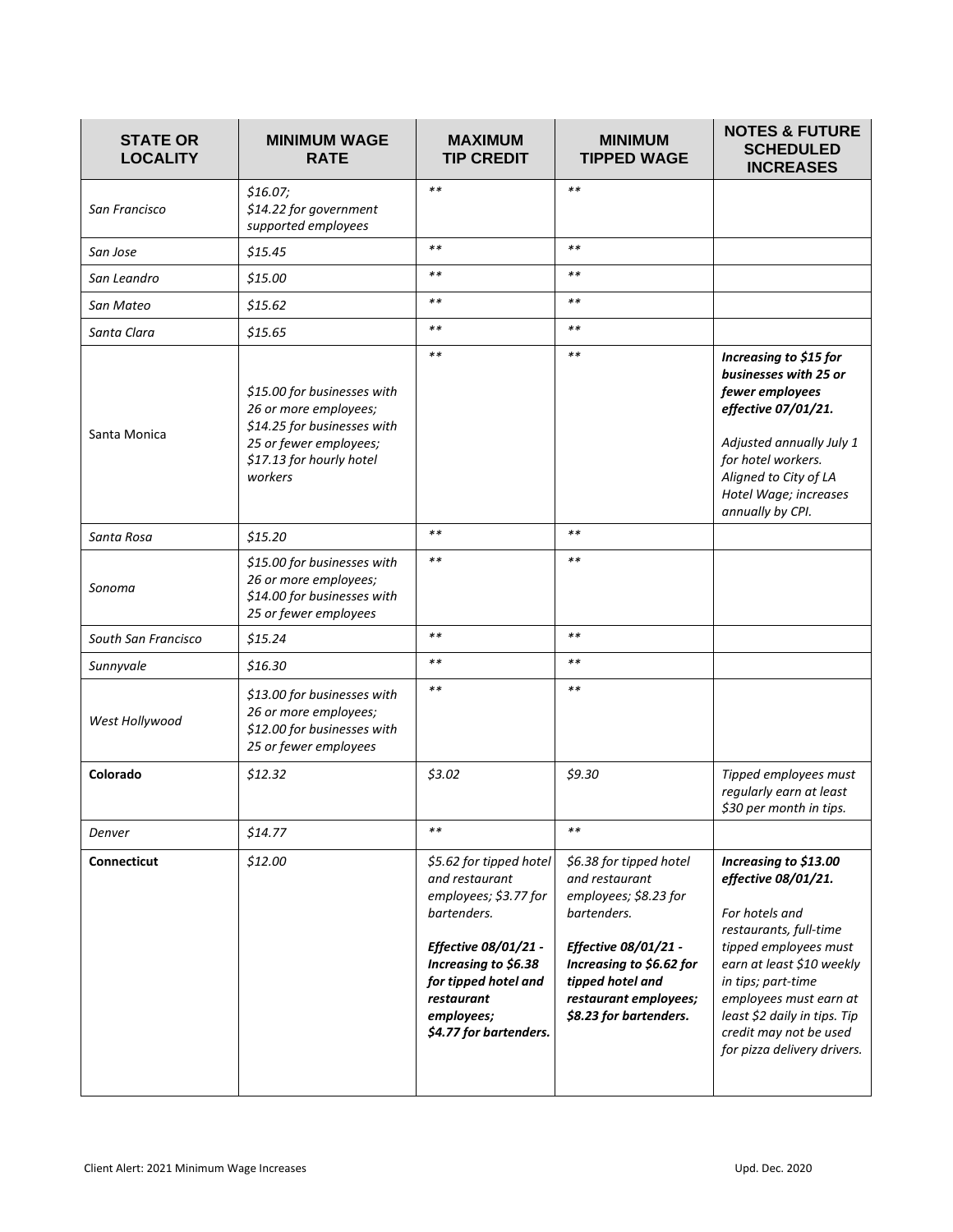| <b>STATE OR</b><br><b>LOCALITY</b> | <b>MINIMUM WAGE</b><br><b>RATE</b>                                                                           | <b>MAXIMUM</b><br><b>TIP CREDIT</b> | <b>MINIMUM</b><br><b>TIPPED WAGE</b>        | <b>NOTES &amp; FUTURE</b><br><b>SCHEDULED</b><br><b>INCREASES</b>                                                                                                             |
|------------------------------------|--------------------------------------------------------------------------------------------------------------|-------------------------------------|---------------------------------------------|-------------------------------------------------------------------------------------------------------------------------------------------------------------------------------|
| <b>Delaware</b>                    | \$9.75                                                                                                       | \$7.52                              | \$2.23                                      | Increasing to \$10.25<br>effective 10/01/21.<br>Tipped employees must<br>regularly earn at least<br>\$30 per month in tips.                                                   |
| D.C.                               | \$15.00                                                                                                      | \$10.00                             | \$5.00                                      |                                                                                                                                                                               |
| Florida                            | \$8.65                                                                                                       | \$3.02                              | \$5.63<br>Increasing to \$6.98<br>09/30/21. | Increasing to \$10.00<br>09/30/21.                                                                                                                                            |
| Georgia                            | $$7.25*$                                                                                                     | Federal law applies                 | Federal law applies                         |                                                                                                                                                                               |
| Hawaii                             | \$10.10                                                                                                      | \$0.75                              | \$9.35                                      | Employees must<br>regularly earn at least<br>\$20 per month in tips;<br>combined wage must be<br>at least \$7.00 more than<br>the applicable minimum<br>wage.                 |
| Idaho                              | \$7.25                                                                                                       | \$3.90                              | \$3.35                                      | Tipped employees must<br>regularly earn over \$30<br>per month in tips.                                                                                                       |
| <b>Illinois</b>                    | \$11.00                                                                                                      | \$4.40                              | \$6.60                                      | Tipped employees must<br>regularly earn at least<br>\$20 per month in tips.                                                                                                   |
| Chicago                            | \$14.00 for businesses with<br>21 or more employees;<br>\$13.50 for businesses with<br>20 or fewer employees | $***$                               | $***$                                       | Increasing to \$15.00 for<br>businesses with 21 or<br>more employees<br>effective 07/01/21;<br>\$14.00 for businesses<br>with 20 or fewer<br>employees effective<br>07/01/21. |
| Cook County                        | \$13.00                                                                                                      | **                                  | $\ast\ast$                                  |                                                                                                                                                                               |
| Indiana                            | \$7.25                                                                                                       | Federal law applies                 | Federal law applies                         | Employees must<br>regularly earn at least<br>\$30 per month in tips.                                                                                                          |
| lowa                               | \$7.25                                                                                                       | \$2.90                              | \$4.35                                      | Employees must<br>regularly earn at least<br>\$30 per month in tips.                                                                                                          |
| <b>Kansas</b>                      | \$7.25                                                                                                       | Federal law applies                 | Federal law applies                         | Employees must<br>regularly earn at least<br>\$20 per month in tips.                                                                                                          |
| Kentucky                           | \$7.25                                                                                                       | Federal law applies                 | Federal law applies                         | Employees must<br>regularly earn at least<br>\$20 per month in tips.                                                                                                          |
| Louisiana                          | $$7.25*$                                                                                                     | Federal law applies                 | Federal law applies                         |                                                                                                                                                                               |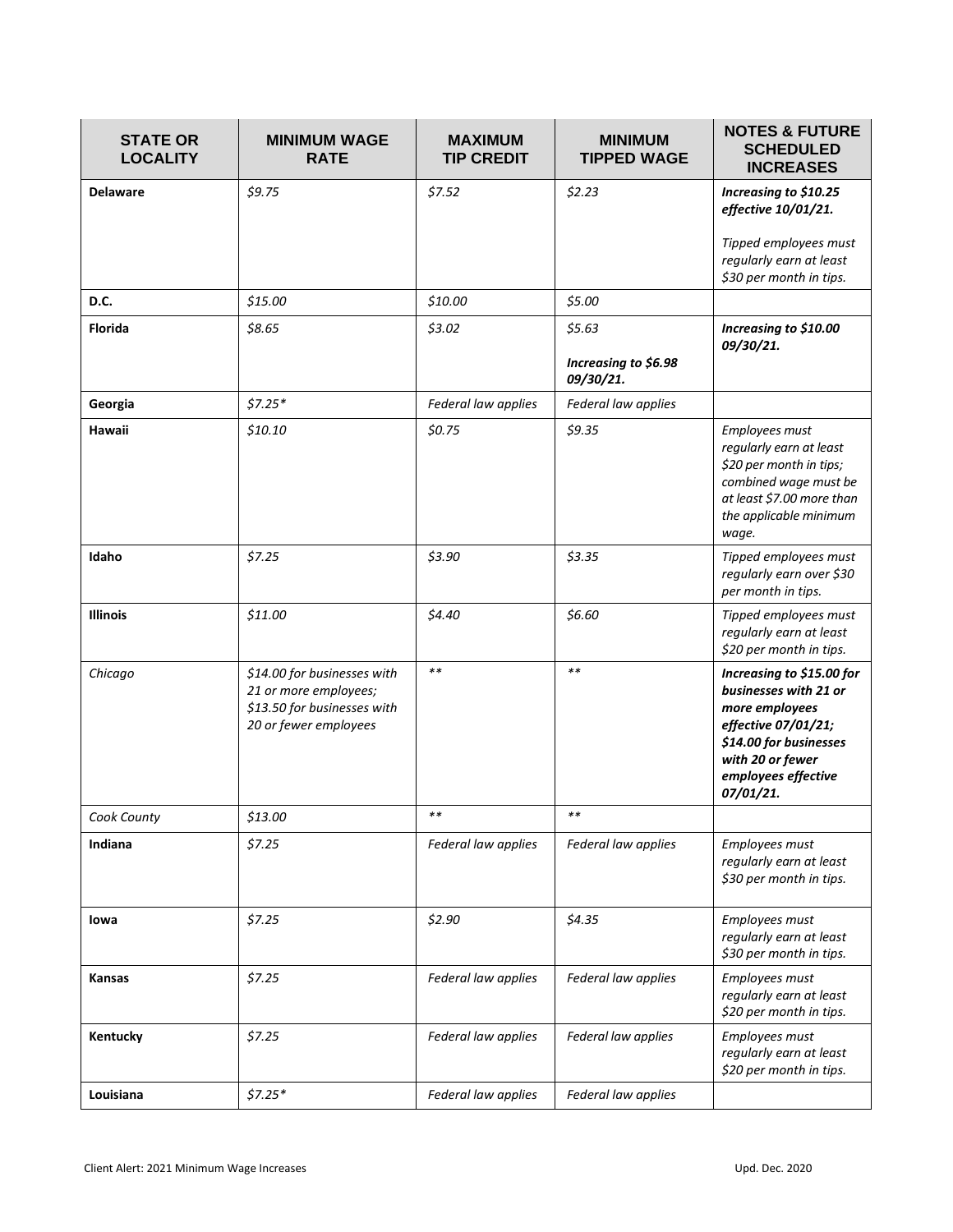| <b>STATE OR</b><br><b>LOCALITY</b> | <b>MINIMUM WAGE</b><br><b>RATE</b>                                                                                                                                     | <b>MAXIMUM</b><br><b>TIP CREDIT</b> | <b>MINIMUM</b><br><b>TIPPED WAGE</b> | <b>NOTES &amp; FUTURE</b><br><b>SCHEDULED</b><br><b>INCREASES</b>                                                                                                                                                                                                  |
|------------------------------------|------------------------------------------------------------------------------------------------------------------------------------------------------------------------|-------------------------------------|--------------------------------------|--------------------------------------------------------------------------------------------------------------------------------------------------------------------------------------------------------------------------------------------------------------------|
| <b>Maine</b>                       | \$12.15                                                                                                                                                                | \$6.08                              | \$6.07                               | Employees must<br>regularly earn at least<br>\$30 per month in tips.<br>The tip credit may not<br>exceed 50 percent of the<br>minimum hourly.                                                                                                                      |
| Maryland                           | \$11.75 for businesses with<br>15 or more employees;<br>\$11.60 for businesses with<br>14 or fewer employees.                                                          | \$7.37                              | \$3.63                               | Employees must<br>regularly receive at least<br>\$30 per month in tips.                                                                                                                                                                                            |
| Montgomery County                  | \$14.00 for businesses with<br>51 or more employees;<br>\$13.25 for businesses with<br>11-50 employees;<br>\$13.00 for businesses with<br>10 or less employees         | $**$                                | $**$                                 | Increasing to \$15.00 for<br>businesses with 51 or<br>more employees<br>effective 07/01/21;<br>\$14.00 for businesses<br>with 11-50 employees<br>effective 07/01/21;<br>\$13.50 for businesses<br>with 10 or less<br>employees effective<br>07/01/21.              |
| <b>Massachusetts</b>               | \$13.50                                                                                                                                                                | \$7.95                              | \$5.55                               | Employees must receive<br>at least \$20 per month<br>in tips.                                                                                                                                                                                                      |
| Michigan                           | \$9.87                                                                                                                                                                 | \$6.12                              | \$3.75                               |                                                                                                                                                                                                                                                                    |
| <b>Minnesota</b>                   | \$10.08 large employers<br>(annual gross revenue<br>\$500,000 or more);<br>\$8.21 small employers<br>(annual gross revenue less<br>than \$500,000)                     | Tip credit prohibited               | Tip credit prohibited                |                                                                                                                                                                                                                                                                    |
| Minneapolis                        | \$13.25 for businesses with<br>more than 101 or more<br>employees;<br>\$11.75 for businesses with<br>100 or fewer employees                                            | $**$                                | $**$                                 | Increasing to \$14.25 for<br>Large businesses (101<br>or more employees<br>effective 07/01/21;<br>\$12.50 for small<br>businesses (100 or<br>fewer employees)<br>effective 07/01/21.                                                                               |
| <b>Saint Paul</b>                  | \$11.50 for large businesses<br>(101-10,000 employees);<br>\$10.00 for small businesses<br>(6-100 employees);<br>\$9.25 for micro businesses<br>(5 or fewer employees) | $***$                               | $***$                                | Increasing to \$12.50 for<br>large businesses (101-<br>10,000 employees)<br>effective 07/01/21;<br>\$11.00 for small<br>businesses (6-100<br>employees) effective<br>07/01/21;<br>\$10.00 for micro<br>businesses (5 or fewer<br>employees) effective<br>07/01/21. |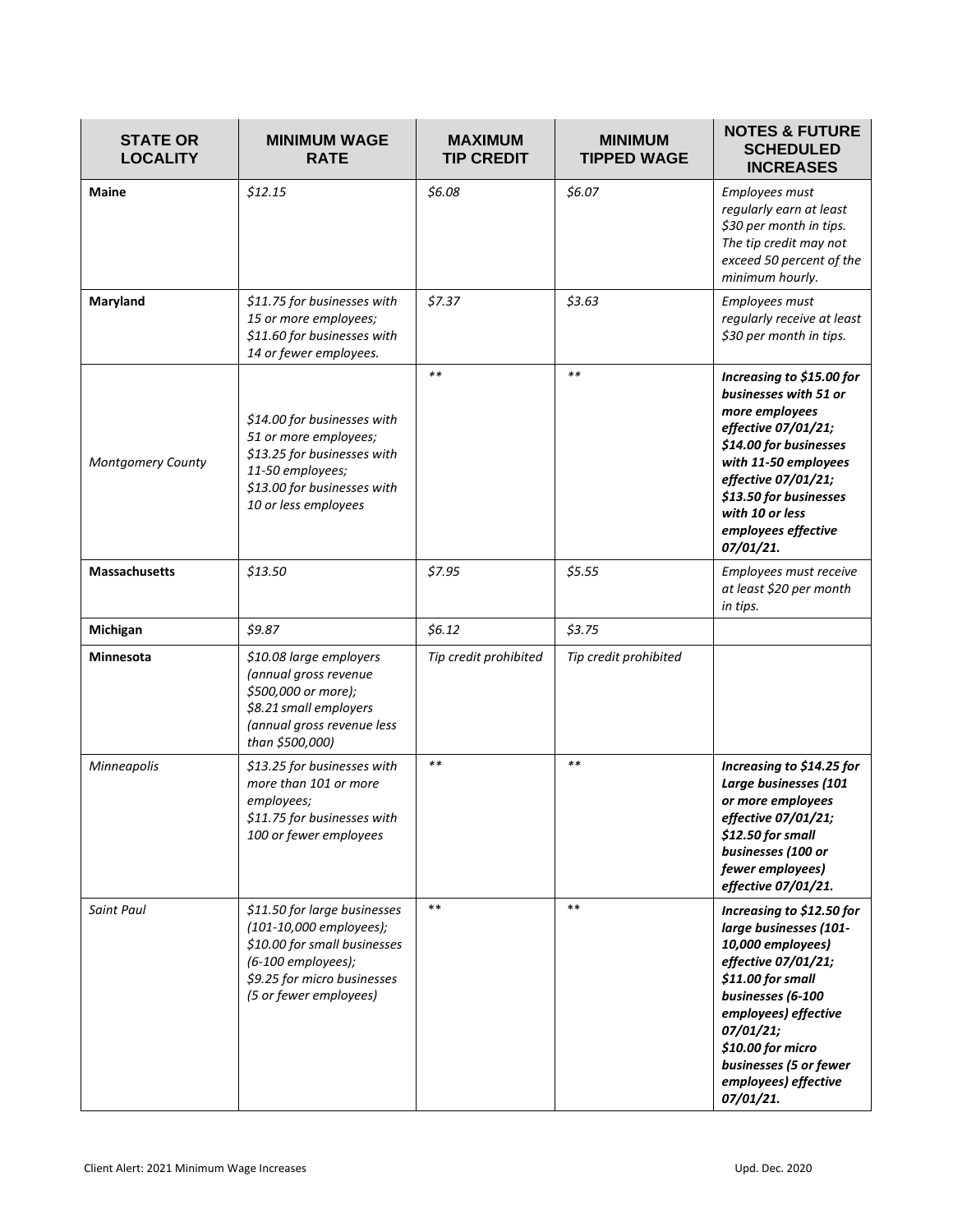| <b>STATE OR</b><br><b>LOCALITY</b>                  | <b>MINIMUM WAGE</b><br><b>RATE</b>                                                                                                                                                                                                                                           | <b>MAXIMUM</b><br><b>TIP CREDIT</b>                                                           | <b>MINIMUM</b><br><b>TIPPED WAGE</b>                                                            | <b>NOTES &amp; FUTURE</b><br><b>SCHEDULED</b><br><b>INCREASES</b>                                                         |
|-----------------------------------------------------|------------------------------------------------------------------------------------------------------------------------------------------------------------------------------------------------------------------------------------------------------------------------------|-----------------------------------------------------------------------------------------------|-------------------------------------------------------------------------------------------------|---------------------------------------------------------------------------------------------------------------------------|
| Mississippi                                         | $$7.25*$                                                                                                                                                                                                                                                                     | Federal law applies                                                                           | Federal law applies                                                                             |                                                                                                                           |
| <b>Missouri</b>                                     | \$10.30                                                                                                                                                                                                                                                                      | \$5.15                                                                                        | \$5.15                                                                                          |                                                                                                                           |
| <b>Montana</b>                                      | \$8.75                                                                                                                                                                                                                                                                       | Tip credit prohibited                                                                         | Tip credit prohibited                                                                           |                                                                                                                           |
| Nebraska                                            | \$9.00                                                                                                                                                                                                                                                                       | \$6.87                                                                                        | \$2.13                                                                                          |                                                                                                                           |
| <b>Nevada</b>                                       | \$9.00 without health<br>benefits;<br>\$8.00 with health benefits                                                                                                                                                                                                            | Tip credit prohibited                                                                         | Tip credit prohibited                                                                           | Increasing to \$9.75<br>without health benefits;<br>\$8.75 with health<br>benefits effective<br>07/01/21.                 |
| <b>New Hampshire</b>                                | \$7.25                                                                                                                                                                                                                                                                       | \$3.98                                                                                        | 45 percent of minimum<br>wage                                                                   | Employees must<br>regularly earn at least<br>\$30 per month in tips.                                                      |
| <b>New Jersey</b>                                   | \$12.00 for employers with<br>more than 5 employees;<br>\$11.10 for small or seasonal<br>employers;<br>\$15.00 for long-term care<br>facility direct care staff                                                                                                              | \$7.87                                                                                        | \$4.13                                                                                          |                                                                                                                           |
| <b>New Mexico</b>                                   | \$10.50                                                                                                                                                                                                                                                                      | \$7.95                                                                                        | \$2.55                                                                                          |                                                                                                                           |
| Albuquerque                                         | \$10.50 without benefits;<br>\$9.50 if the employer<br>provides healthcare and/or<br>childcare benefits to the<br>employee during any pay<br>period and the employer<br>pays an amount for these<br>benefits equal to or in<br>excess of an annualized cost<br>of \$2,500.00 | $***$                                                                                         | $**$                                                                                            |                                                                                                                           |
| <b>Bernalillo County</b>                            | \$9.35                                                                                                                                                                                                                                                                       | $**$                                                                                          | $\ast\ast$                                                                                      |                                                                                                                           |
| Las Cruces                                          | \$10.50                                                                                                                                                                                                                                                                      | $**$                                                                                          | $\ast\ast$                                                                                      |                                                                                                                           |
| Santa Fe City and County                            | \$12.10                                                                                                                                                                                                                                                                      | $***$                                                                                         | $* *$                                                                                           |                                                                                                                           |
| <b>New York</b>                                     |                                                                                                                                                                                                                                                                              |                                                                                               |                                                                                                 | See industry wage<br>orders for additional<br>requirements.<br>New York's wage<br>increases go into effect<br>12/31/2020. |
| New York City - Big<br>Employers (of 11 or<br>more) | \$15.00                                                                                                                                                                                                                                                                      | <b>Tipped Service</b><br>Employees: \$2.50<br><b>Tipped Food Service</b><br>Employees: \$5.00 | <b>Tipped Service</b><br>Employees: \$12.50<br><b>Tipped Food Service</b><br>Employees: \$10.00 |                                                                                                                           |
| New York City - Small                               | \$15.00                                                                                                                                                                                                                                                                      | <b>Tipped Service</b>                                                                         | <b>Tipped Service</b>                                                                           |                                                                                                                           |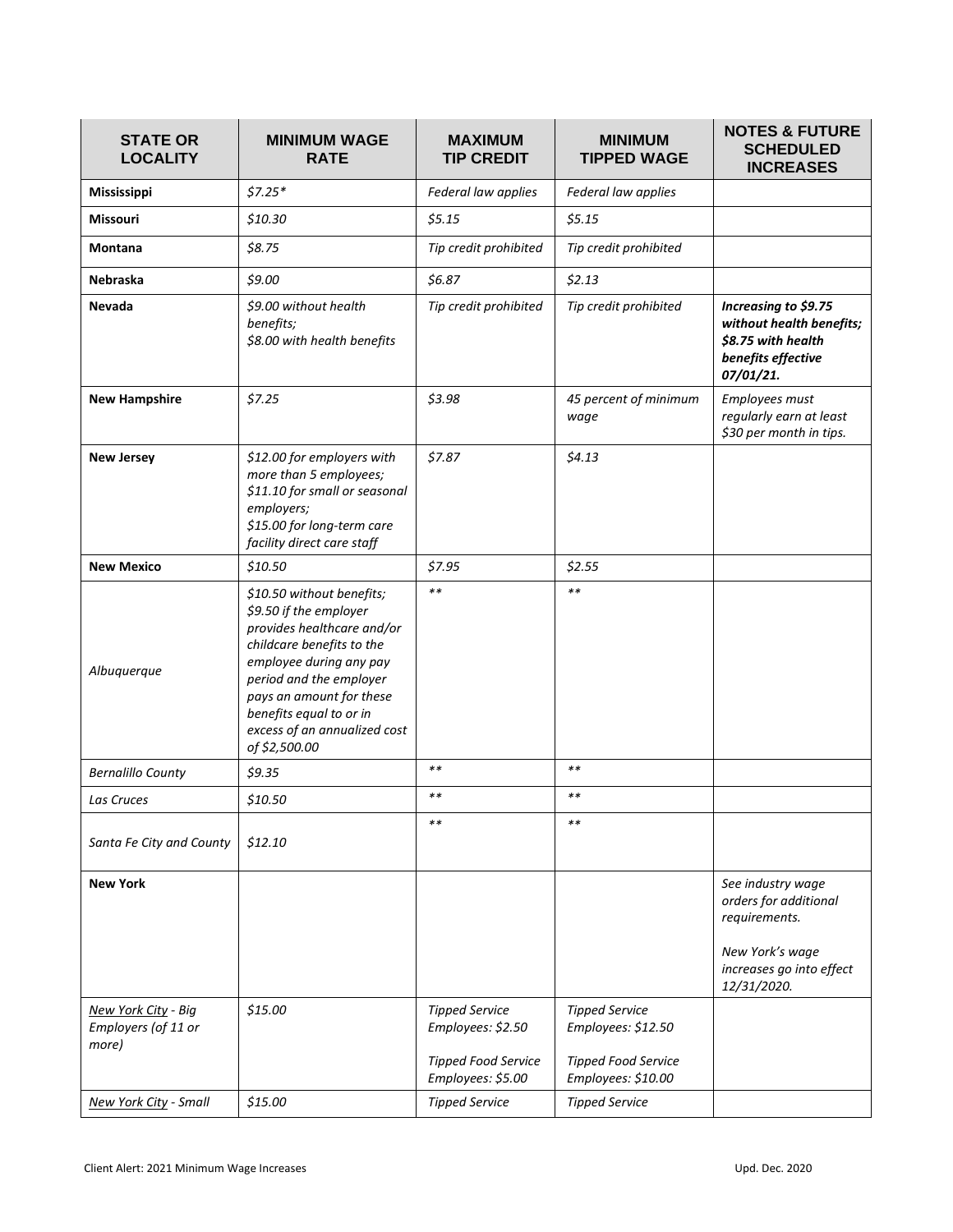| <b>STATE OR</b><br><b>LOCALITY</b>                                                  | <b>MINIMUM WAGE</b><br><b>RATE</b>                                                                                                     | <b>MAXIMUM</b><br><b>TIP CREDIT</b>                                                           | <b>MINIMUM</b><br><b>TIPPED WAGE</b>                                                           | <b>NOTES &amp; FUTURE</b><br><b>SCHEDULED</b><br><b>INCREASES</b>                                                  |
|-------------------------------------------------------------------------------------|----------------------------------------------------------------------------------------------------------------------------------------|-----------------------------------------------------------------------------------------------|------------------------------------------------------------------------------------------------|--------------------------------------------------------------------------------------------------------------------|
| Employers (10 or less)                                                              |                                                                                                                                        | Employees: \$2.50<br><b>Tipped Food Service</b><br>Employees: \$5.00                          | Employees: \$12.50<br><b>Tipped Food Service</b><br>Employees: \$10.00                         |                                                                                                                    |
| Long Island &<br>Westchester                                                        | \$14.00                                                                                                                                | <b>Tipped Service</b><br>Employees: \$2.35<br><b>Tipped Food Service</b><br>Employees: \$4.65 | <b>Tipped Service</b><br>Employees: \$11.65<br><b>Tipped Food Service</b><br>Employees: \$9.35 |                                                                                                                    |
| Remainder of New York<br><b>State</b>                                               | \$12.50                                                                                                                                | <b>Tipped Service</b><br>Employees: \$2.10<br><b>Tipped Food Service</b><br>Employees: \$4.15 | <b>Tipped Service</b><br>Employees: \$10.40<br><b>Tipped Food Service</b><br>Employees: \$8.35 |                                                                                                                    |
| Fast food employees in<br>New York City (in fast<br>food establishments)            | \$15.00                                                                                                                                | $**$                                                                                          | $**$                                                                                           | Employers cannot claim<br>a tip credit for fast food<br>employees.                                                 |
| Fast food employees<br>outside of New York City<br>(in fast food<br>establishments) | \$14.50                                                                                                                                | $**$                                                                                          | $**$                                                                                           | Increasing to \$15.00<br>effective 07/01/21.<br>Employers cannot claim<br>a tip credit for fast food<br>employees. |
| <b>North</b><br><b>Carolina</b>                                                     | \$7.25                                                                                                                                 | \$5.12                                                                                        | \$2.13                                                                                         | Employees must<br>regularly earn at least<br>\$20 per month in tips.                                               |
| <b>North</b><br><b>Dakota</b>                                                       | \$7.25                                                                                                                                 | 33 percent                                                                                    | \$4.86                                                                                         | Employees must<br>regularly earn at least<br>\$30 per month in tips.                                               |
| Ohio                                                                                | \$8.80 for employers with<br>gross receipts of \$323,000<br>or more;<br>\$7.25 for employers with<br>gross receipts under<br>\$323,000 | \$4.40                                                                                        | \$4.40                                                                                         | Tipped employees must<br>regularly earn at least<br>\$30 per month in tips.                                        |
| <b>Oklahoma</b>                                                                     | \$7.25                                                                                                                                 | 50 percent                                                                                    | \$3.63                                                                                         |                                                                                                                    |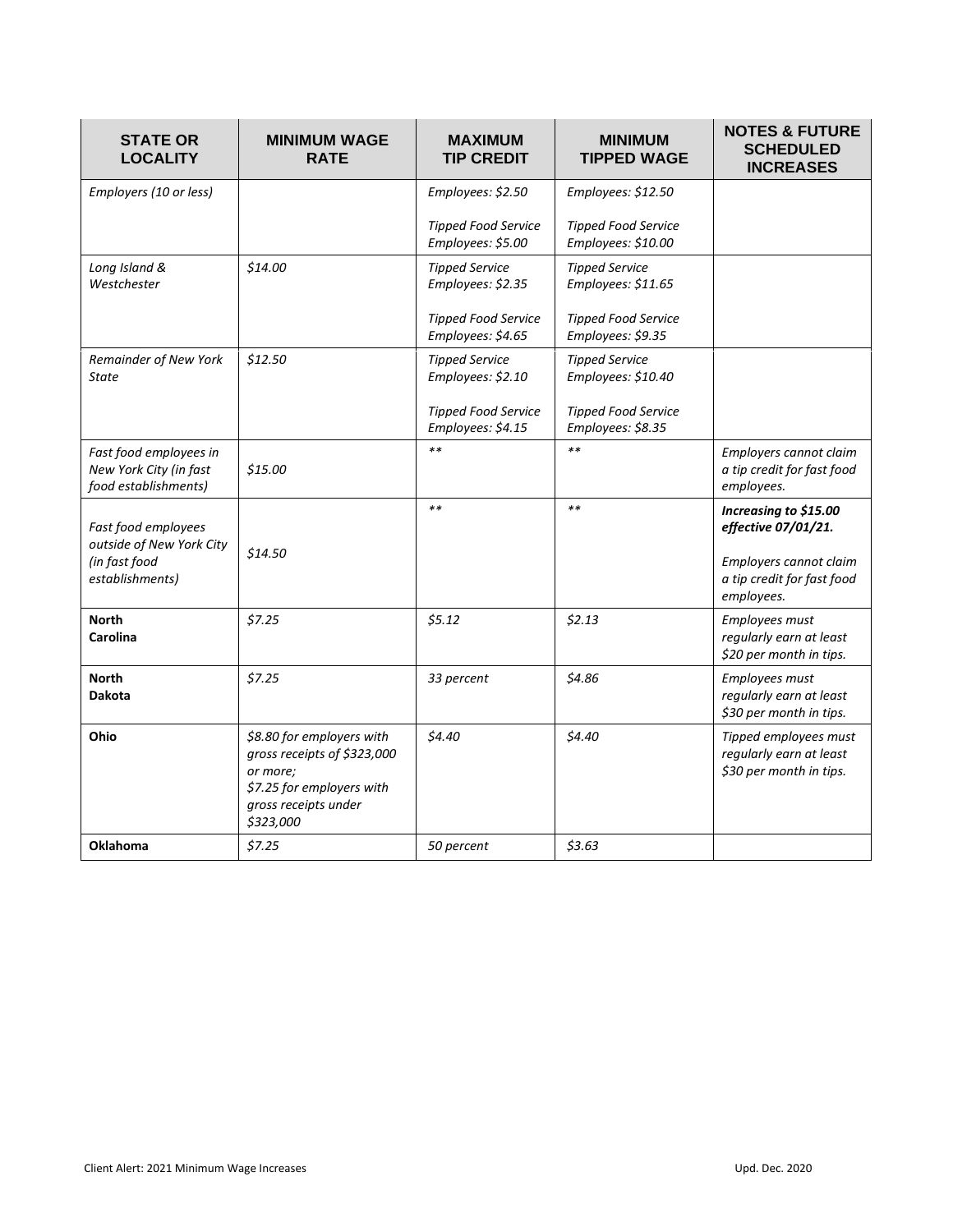| <b>STATE OR</b><br><b>LOCALITY</b> | <b>MINIMUM WAGE</b><br><b>RATE</b>                                                                                                                      | <b>MAXIMUM</b><br><b>TIP CREDIT</b> | <b>MINIMUM</b><br><b>TIPPED WAGE</b> | <b>NOTES &amp; FUTURE</b><br><b>SCHEDULED</b><br><b>INCREASES</b>                                                                                                                                                                                                                                                                                                                                                                                                                                                                                                                                                                                                                                                                                                                                                                                                                                                                       |
|------------------------------------|---------------------------------------------------------------------------------------------------------------------------------------------------------|-------------------------------------|--------------------------------------|-----------------------------------------------------------------------------------------------------------------------------------------------------------------------------------------------------------------------------------------------------------------------------------------------------------------------------------------------------------------------------------------------------------------------------------------------------------------------------------------------------------------------------------------------------------------------------------------------------------------------------------------------------------------------------------------------------------------------------------------------------------------------------------------------------------------------------------------------------------------------------------------------------------------------------------------|
| Oregon                             | \$13.25 for businesses in<br>Portland metro area;<br>\$12.00 for businesses in<br>Urban counties;<br>\$11.50 for businesses in<br><b>Rural counties</b> | Tip credit prohibited               | Tip credit prohibited                | An employer's location<br>affects minimum wage<br>rate.<br><b>Scheduled increases</b><br>effective 07/01/21:<br><b>Within Portland's urban</b><br>growth boundary<br>(metro area) including<br>portions of Clackamas,<br>Multnomah, and<br>Washington counties):<br>\$14.00 effective<br>07/01/21.<br>Areas not in Portland's<br>urban growth boundary<br>or one of the listed<br>nonurban counties<br>(urban counties)<br>(Benton, Clackamas,<br>Clatsop, Columbia,<br>Deschutes, Hood River,<br>Jackson, Josephine,<br>Lane, Lincoln, Linn,<br>Marion, Multnomah,<br>Polk, Tillamook, Wasco,<br>Washington, Yamhill<br>counties): \$12.75<br>effective 07/01/21.<br>The nonurban counties<br>(rural counties) (Baker,<br>Coos, Crook, Curry,<br>Douglas, Gilliam, Grant,<br>Harney, Jefferson,<br>Klamath, Lake,<br>Malheur, Morrow,<br>Sherman, Umatilla,<br>Union, Wallowa,<br>Wheeler counties):<br>\$12.00 effective<br>07/01/21. |
| Pennsylvania                       | \$7.25                                                                                                                                                  | \$4.42                              | \$2.83                               | Employees must<br>regularly earn at least<br>\$30 per month in tips.                                                                                                                                                                                                                                                                                                                                                                                                                                                                                                                                                                                                                                                                                                                                                                                                                                                                    |
| Rhode<br>Island                    | \$11.50                                                                                                                                                 | \$7.61                              | \$3.89                               |                                                                                                                                                                                                                                                                                                                                                                                                                                                                                                                                                                                                                                                                                                                                                                                                                                                                                                                                         |
| South<br>Carolina                  | $$7.25*$                                                                                                                                                | Federal law applies                 | Federal law applies                  |                                                                                                                                                                                                                                                                                                                                                                                                                                                                                                                                                                                                                                                                                                                                                                                                                                                                                                                                         |